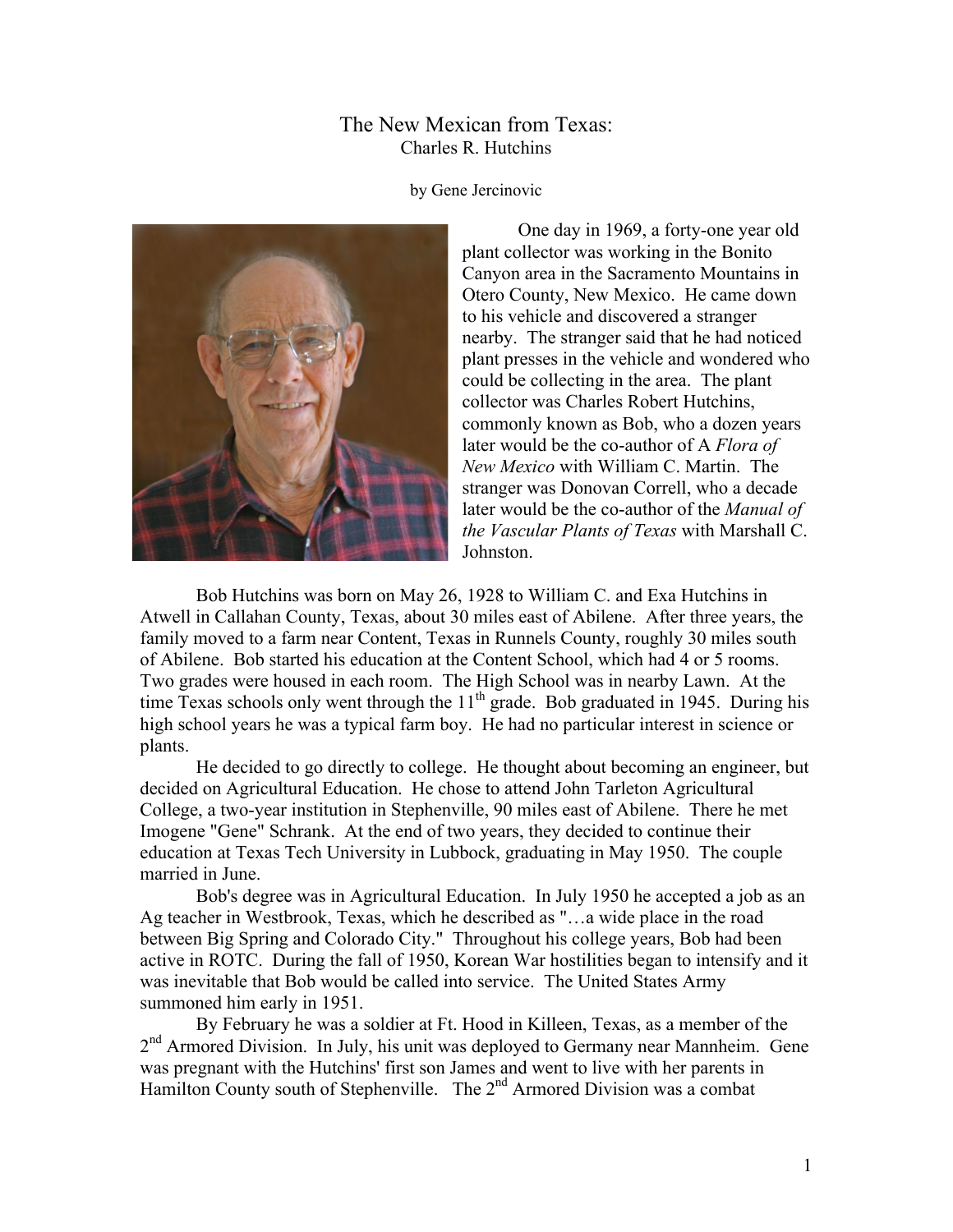division, which had to be prepared to go into the field at 85% strength on two hours notice. As a result, there was little opportunity for travel or entertainment. In April of 1952, Gene and James were able to come to Germany. A second son, Larry, was born there.

The family returned to the United States in April of 1954 and was discharged from the Army in May. They returned to the Lubbock area where Bob accepted a position at Cooper's School in nearby Woodrow. A third son, Steve, arrived soon after. Bob also entered graduate school at Texas Tech to pursue a Masters in Agricultural Education, which he received in 1957. At this point the family returned to Westbrook, where another son, Daniel, was born in 1958, and a daughter, Debra in 1960. Bob became a science teacher and served for two years as principal. In 1962, he began an involvement with National Science Foundation summer programs at Texas Tech, which allowed him to study various aspects of science.

In 1964, the family moved to Post, Texas (founded by C. W. Post of cereal fame.) Bob taught for 2 years, managed to obtain administrative certification, and served as principal for 2 years. Meanwhile, he continued his involvement with the NSF program and began the pursuit of a Master's degree in science. A class in plant taxonomy under Chester Rowell particularly stimulated him and started him on his lifelong journey in plant collecting. He decided to do his thesis on the Flora of Garza County. Post, the Hutchins home base, was the county seat. He made some fascinating discoveries in the course of his research, a colony of wild orchids, peculiar in caprock country, an Egyptian lotus in a stock tank, and #1172, a collection of *Pilostyles thurberi* on *Dalea*, a holy grail for collectors in the southwest.

In the spring of 1968, Bob received an M.S. from Texas Tech. His field studies of Garza County had given him great pleasure and fulfillment. The humdrum routine of the school in Post loomed ahead. During the past several years Bob's interest in science and plants had grown immensely. He had become involved with the American Association for the Advancement of Science, going to meetings and even presenting papers. Through his friendship with Chester Rowell and his membership in AAAS he had developed a relationship with William C. Martin, Associate Professor of Biology of at the University of New Mexico. In August of 1968 the Hutchins family decided to move to Albuquerque to give Bob a chance to continue the study of plants.

Bob landed a job as a science teacher at Monroe Jr. High and Gene worked as a substitute teacher for the Albuquerque Public Schools. Bob began taking classes at UNM. After a year at Monroe he became as assistant principal at Sandia High School. Gene worked towards librarian certification and became an elementary school librarian for the rest of her career. Bob also started working seriously on a project he had dreamed about since 1962. In that year he had taken a field trip to the Sacramento Mountains of Otero County in New Mexico as part of the NSF summer program at Texas Tech. He envisioned the possibility of preparing a flora of the area. He worked on the project for years, eventually self-publishing *A Flora of the White Mountains of Southern Lincoln and Northern Otero Counties* in 1974. Meanwhile, his studies at the University slowed. His passion was plants. The curriculum required courses like zoology and genetics, which did not interest him. He abandoned course work and devoted himself to the joy of hiking the state gathering plant specimens.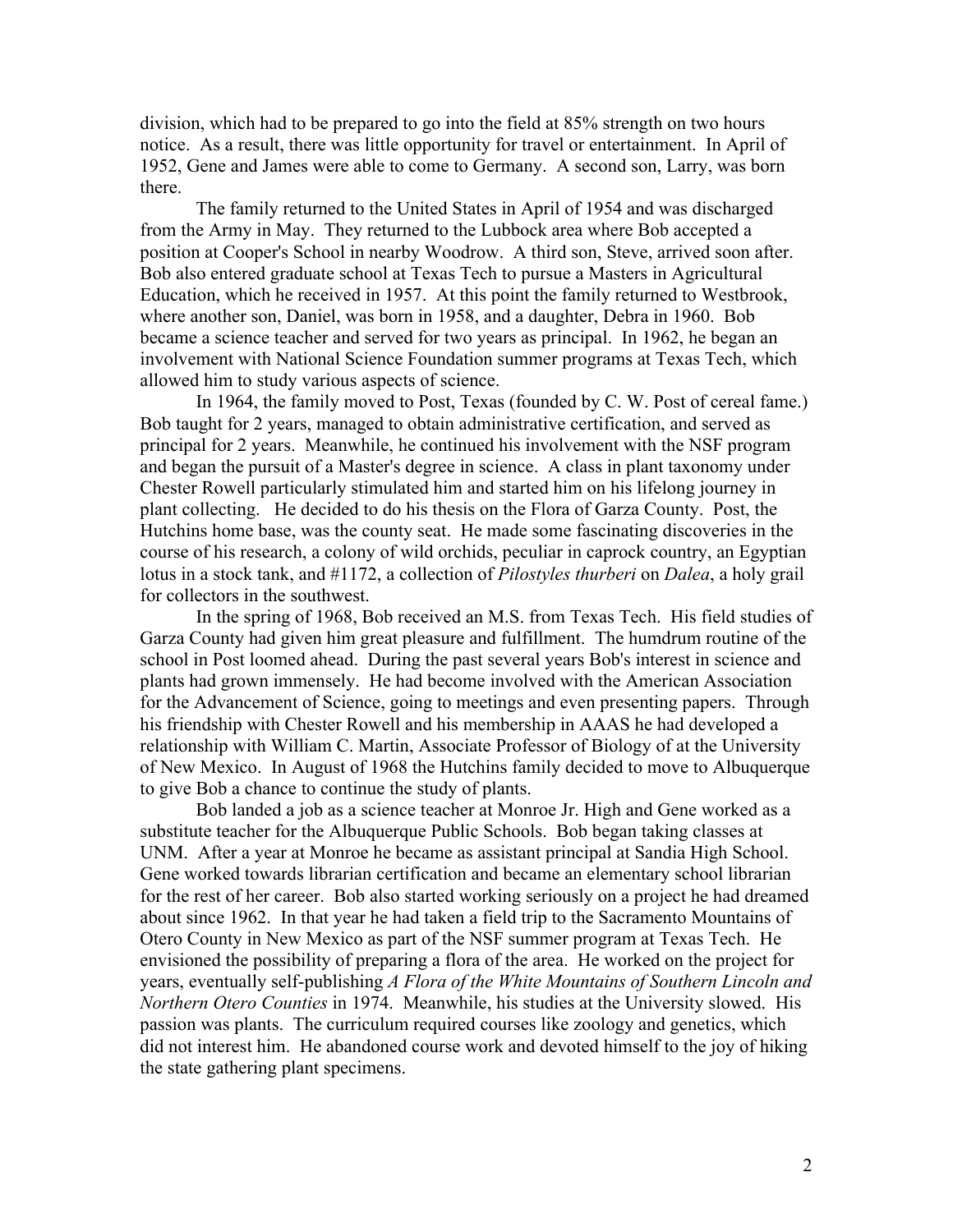Bob remained at Sandia High until 1974, when he moved to Eldorado High. Then, in 1975, he accepted a position at the newly established Career Enrichment Center of the Albuquerque Public Schools, where he remained until 1981. Next came an assignment at Rio Grande High for four years. He then transferred to Highland High, where he remained until his retirement in 1989. While at Eldorado, he decided to return, one more time, to coursework at the University, this time pursuing a Ph.D. in Education, which he achieved in 1979.

During the years in which he explored the Sacramentos for plants, Bob spent much time with Bill Martin. They developed a close friendship. Despite Bob's lack of interest in the complexities of phylogenetics, biochemistry and plant anatomy and physiology, he and Bill shared a common interest in taxonomy and the study of plant distributions. They had also built a comfortable working relationship. This would lead to what may have been the most significant collaboration in each of their lives.

In 1958, when Bill Martin was hired at UNM, the outstanding figure in the Biology Department was Edward Castetter, who became head of the department when he has hired in 1928. Castetter had done much work in ethnobotany, cacti, and general floristics during his career. In 1958, Castetter was vice-president of the University, Dean of the Graduate School, as well as head of the Biology Department, and, in his midsixties, getting ready to retire. Castetter, in the twilight of a distinguished career, had two remaining dreams, a treatment of cacti in New Mexico, and the presentation of a new flora of New Mexico. He told Bill Martin that he was more concerned with cacti, and that Bill should consider adopting the flora project. Bill believed in the concept and started fieldwork in the early 60's to achieve the goal. Martin and Castetter worked together to assemble *A Checklist of Gymnosperms and Angiosperms of New Mexico* in 1970. The appearance of Bob Hutchins in the late 60's provided the perfect opportunity to complete the project.

For the decade of the seventies Bob and Bill labored on the flora. Bob contributed his *Flora of the White Mountains* and did extensive field work throughout the state. Bill's graduate students also provided much material. In the late seventies Bill began typing the manuscript. Bob prepared all of the range maps. Bill was approached by the German company J. Cramer about the possibility of publishing the flora. Section by section, the huge manuscript was sent to Germany. Virtually no editing was done by the publisher. The two-volume *A Flora of New Mexico* appeared in 1980-81.

After the Flora was published, neither Bill nor Bob was fully pleased. Bob summarized: "After we got through with the flora, we knew we had left out a lot of things. We slipped up on some things. We did not intend to put Krameriaceae in the Leguminosae family, but we did." They thought about producing a revised checklist, but after some 30 years of combined effort, they soon lost momentum.

During the eighties, Bob continued his efforts in exploring the state and gathering specimens of its plants, concentrating on legumes. By the early nineties, he developed back problems and had to curtail his fieldwork. In his career he collected 13,308 specimens. Of these 7479 were placed at UNM. Among these thousands are two New Mexico collections of the elusive *Pilostyles thurberi*, the only two specimens of this species listed by the New Mexico Biodiversity Collections Consortium. The remainder of his collections were placed in herbaria at the University of North Carolina and Texas